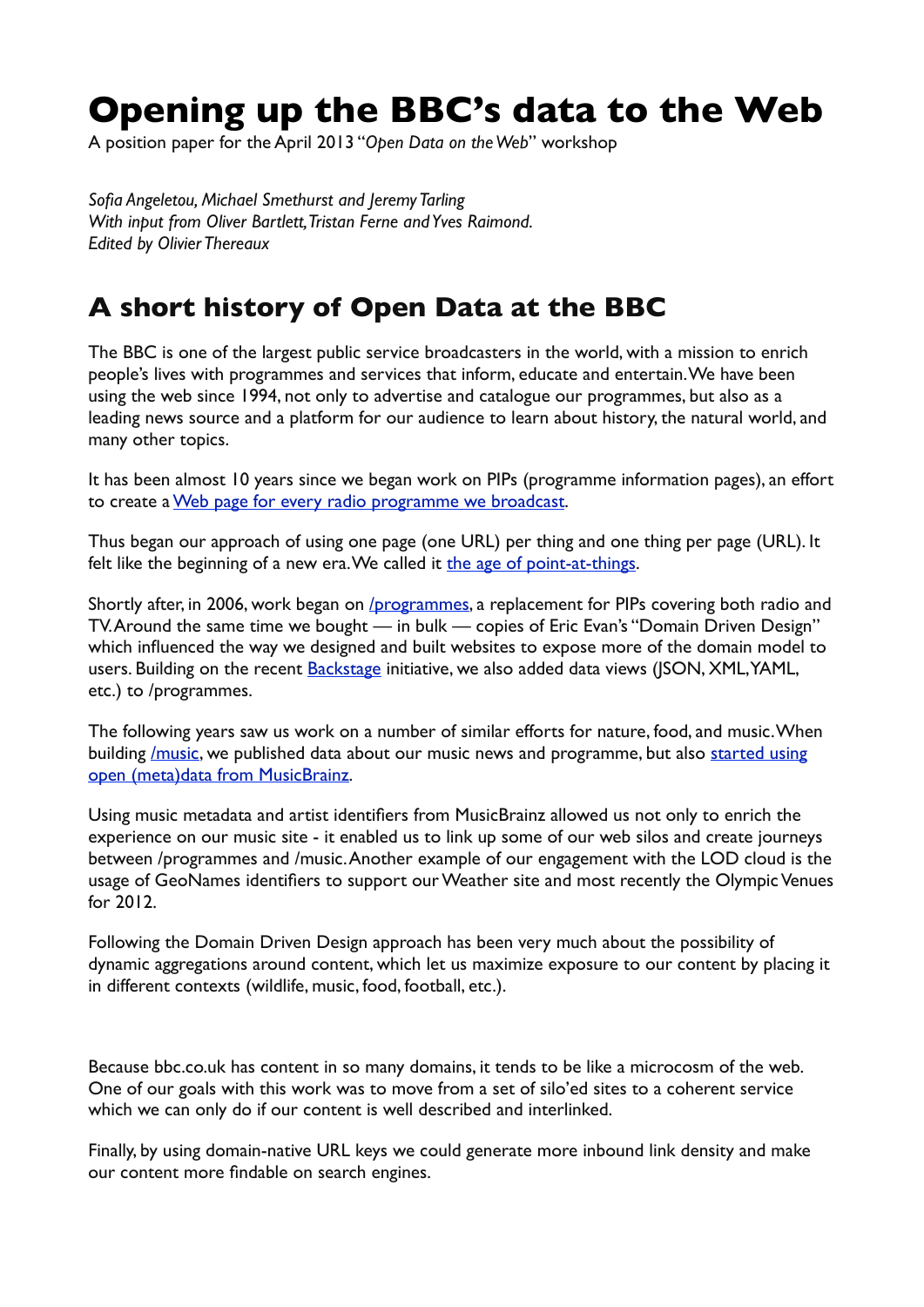## **Current Approach**

In the past few years, our interest in open data has evolved from the initial goal of breaking silos to a more complex array of objectives. We still consider open data to be a powerful tool to link and reach across sites and boundaries, either on the world wide web or in the microcosm of a large organisation.

A significant amount of effort is also spent extracting and creating data from some of the large media archives which the BBC has accumulated through the years. Ultimately, we believe that beyond data, meaning is where the value creation lies.

How do we detect a story from the always moving, always fluctuating stream of data from the web? What is our role in the growing LOD community? How can we encourage story-driven and data-driven journalism? How can we make large, noisy, ill-documented archives into usable and enjoyable sources of discovery?

Some of our recent work attemps to answer some of the questions above. Projects in the area include:

#### **Linked Data Platform**

The Linked Data Platform is now extending the linked data services in the BBC beyond sport coverage to more domains of interest e.g., News, Learning, Programmes, Music, e.t.c. Offering the technology (quadstore, tagging, aggregation and data management services) and policies on linked data in the BBC.

The LDP has the unique opportunity of serving as a centralised repository of metadata about all of the BBC's content that currently resides in various (and some times legacy) applications across different parts of the organisation. To this end we feel the responsibility of opening up this content to the LOD community and the public in useful and meaningful ways.

#### **News and Open Data**

The BBC News website publishes hundreds of articles every day, produced using a flat pagepublishing system with no underlying data model. We are working on replacing this system with a linked-data driven model.

Initially we are extracting the concepts (people, organisations, places and themes) mentioned in the article at publishing time, and creating triples to state the relationship between the article and the concepts. We will then publish aggregation pages showing the most recent News articles about that concept, and link to them from the article page. Articles and aggregation pages will carry embedded RDFa (schema.org/rNews) to express these statements as linked open data.

We are also collaborating with the Press Association, The Guardian and Google on developing an open model for describing stories and events in News. Starting with the Event Ontology we are exploring how News organisations move from [basic factual reporting](http://www.bbc.co.uk/news/world-middle-east-20600920) to narrative development [and story telling](http://www.bbc.co.uk/news/world-middle-east-12813859).

As well as facilitating the sort of concept-based aggregations mentioned above we hope this model can facilitate story/data-driven journalism, unlocking the data in our back-catalogue of millions of BBC news articles to aid future content development.